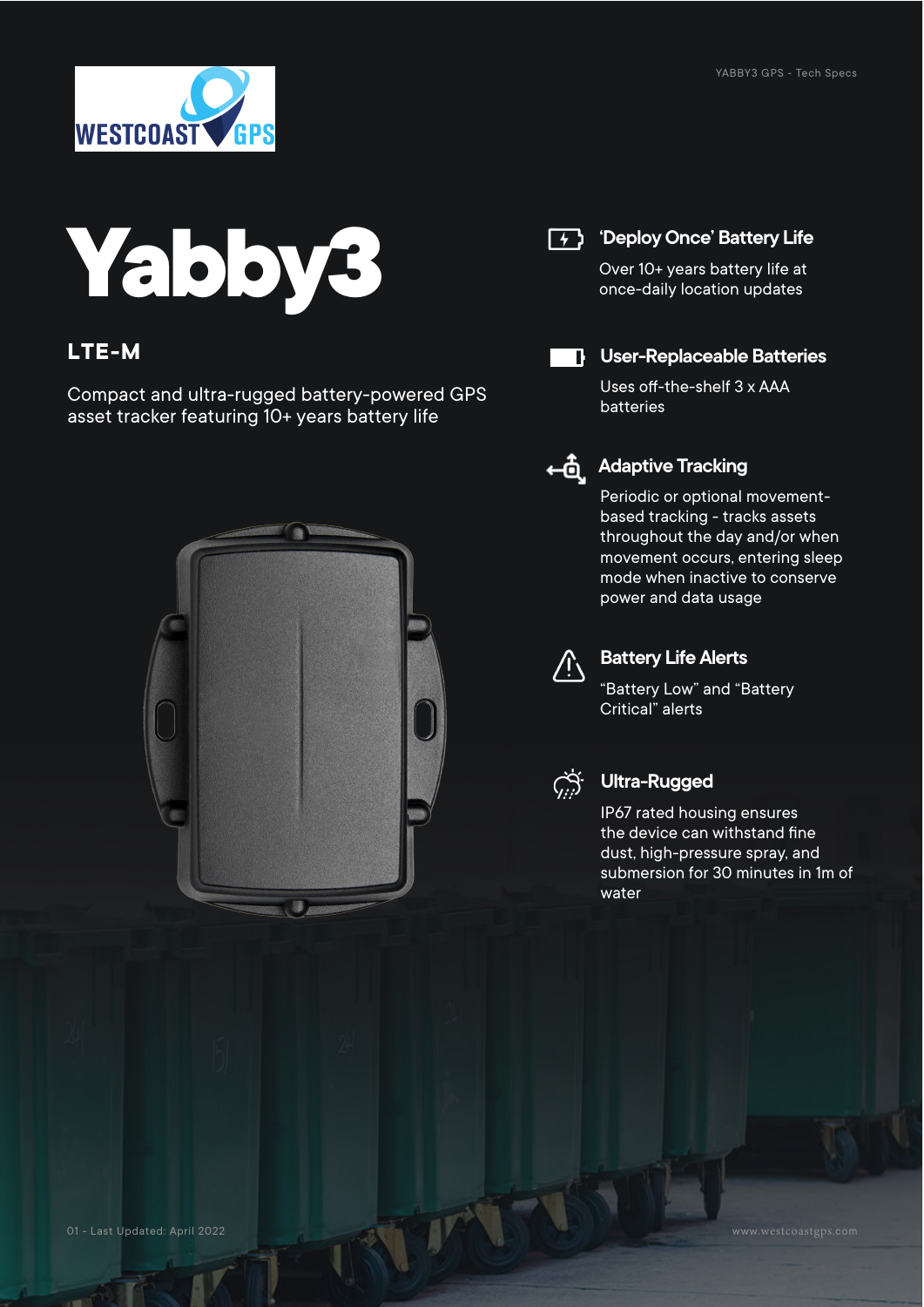## **Connectivity**

| LTE-M / NB-IoT                                                | Nordic nRF9160 Modem operates on all major global LTE-M and NB-IoT bands.<br>Supported LTE bands:                                                                                          |
|---------------------------------------------------------------|--------------------------------------------------------------------------------------------------------------------------------------------------------------------------------------------|
| (supports roaming between<br>networks - roaming SIM required) | LTE-M (Cat-M1): B1, B2, B3, B4, B5, B8, B12, B13, B14, B17, B18, B19, B20, B25, B26, B28, B66<br>NB-IoT (Cat-NB1/NB2): B1, B2, B3, B4, B5, B8, B12, B13, B17, B19, B20, B25, B26, B28, B66 |
| SIM Size & Access                                             | Internal Nano 4FF SIM                                                                                                                                                                      |

## **Batteries**

| User-Replaceable Batteries     | $3 \times AAA$                                                                                                                            |
|--------------------------------|-------------------------------------------------------------------------------------------------------------------------------------------|
| <b>Supported Battery Types</b> | Alkaline<br>*Lithium (LiFeS2) - recommended for best performance<br>*Please dispose of Lithium batteries in a safe and responsible manner |
| <b>Battery Life</b>            | Once Daily location updates - 10+ years<br>Movement-Based location updates - 3 years<br>Hourly location updates - 1.5 years               |

## **Location**

| <b>GNSS</b>                 | Sony CXD5605                                                                                                                    |
|-----------------------------|---------------------------------------------------------------------------------------------------------------------------------|
| Constellation               | Concurrent GPS, GLONASS, Galileo, QZSS                                                                                          |
| <b>Tracking Sensitivity</b> | -147 dBm cold start / -161 dBm hot start                                                                                        |
| <b>GNSS Assistance</b>      | GNSS almanac and ephemeris data for greater sensitivity and position accuracy                                                   |
| Low Noise Amplifier         | GPS signals are filtered and boosted by a SAW filter and low-noise amplifier (LNA) allowing operation<br>where other units fail |
| Cell Tower Location         | Cell tower location fallback for positioning when GPS can't get a fix                                                           |

#### **Power**

| Input Voltage | $3 - 5.5V$                                                 |
|---------------|------------------------------------------------------------|
| Sleep Current | $<10uA*$<br>*Average current in lowest power configuration |

# **Mechanics / Design**

| Dimensions | Standard - 85 x 63 x 24 mm (3.35 x 2.48 x .94")<br>Livestock Collar - 109 x 60 x 30 (4.29 x 2.36 x 1.18")<br>Snap Housing (Smallest Size, not IP67 rated) - 75 x 45 x 25 mm (2.95 x 1.77 x 0.98") |
|------------|---------------------------------------------------------------------------------------------------------------------------------------------------------------------------------------------------|
| Weight     | 80g                                                                                                                                                                                               |
| Housing    | Ultra-Rugged IP67 Housing. Non-branded housing for optional white-labeling.                                                                                                                       |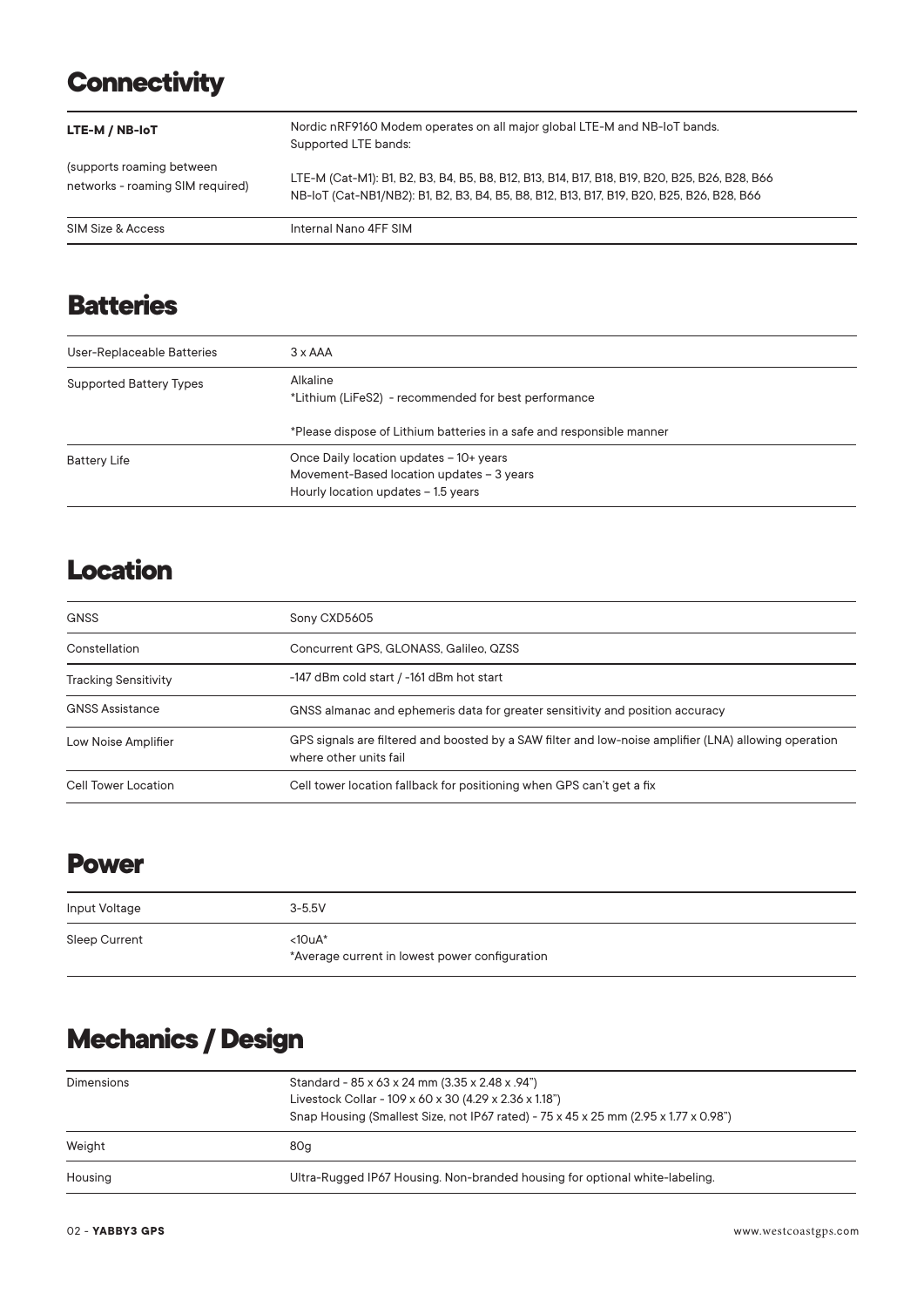# **Mechanics / Design** *(continued)*

| <b>IP Rating</b>             | IP67 rated housing ensures device can withstand fine dust, high-pressure spray, submersion for 30 mins<br>in 1m of water, and extreme temperatures                                                                                                               |
|------------------------------|------------------------------------------------------------------------------------------------------------------------------------------------------------------------------------------------------------------------------------------------------------------|
| Installation                 | Compact and concealable. Multiple installation options for covertly and easily securing the device to<br>assets with screws, bolts, cable ties, rivets, and more. Collar housing available for securing device to<br>livestock. Stainless steel screws supplied. |
| <b>Operating Temperature</b> | -30°C to +60°C - For operation in extreme temperatures use Lithium batteries                                                                                                                                                                                     |
| Cellular Antenna             | Internal                                                                                                                                                                                                                                                         |
| <b>GPS Antenna</b>           | Internal                                                                                                                                                                                                                                                         |
| 3-Axis Accelerometer         | 3-Axis Accelerometer to detect movement, high G-force events                                                                                                                                                                                                     |
| Diagnostic LED               | Diagnostic LED indicates operation status                                                                                                                                                                                                                        |
| <b>Flash Memory</b>          | Store weeks of records if device is out of cellular coverage. Storage capacity for over 2 weeks of<br>2-minute logging.                                                                                                                                          |
| On-Board Speed and Heading   | Current speed and heading is reported with each position update                                                                                                                                                                                                  |
| On-Board Temperature         | The device reports internal temperature which provides an indication of ambient temperature but may<br>not always be precise                                                                                                                                     |

#### **Smarts**

| Auto-APN                               | Auto-APN allows the device to analyze the SIM card and select the correct APN details from a list that<br>is pre-loaded in the device's firmware                                                                                                                               |
|----------------------------------------|--------------------------------------------------------------------------------------------------------------------------------------------------------------------------------------------------------------------------------------------------------------------------------|
| <b>Battery Life Monitoring</b>         | "Battery Low" and "Battery Critical" alert levels                                                                                                                                                                                                                              |
| Geofence Alerts                        | The server can use device location to create geofences and alerts if an asset enters or leaves<br>designated locations                                                                                                                                                         |
| Geofence Download to Device            | Geofences can be downloaded directly to the device for enhanced location-based actions and alerts.<br>Maximum of 100 Geofences with up to 100 points per geofence.                                                                                                             |
| <b>Impact Detection</b>                | Configure impact-detection alerts when G-forces are exceeded by a user-defined threshold                                                                                                                                                                                       |
| Intelligent Power Management           | Early registration abort and location scan throttling options                                                                                                                                                                                                                  |
| Periodic or Movement-Based<br>Tracking | Configure parameters to send updates based on set time intervals or when movement occurs. Adaptive<br>tracking technology detects when the device is on the move and increases the update rate, providing<br>detail when you need it while conserving battery when stationary. |
| <b>Preventative Maintenance</b>        | Set reminders based on distance traveled and run hours to reduce maintenance and repair costs                                                                                                                                                                                  |
| <b>Run Hour Monitoring</b>             | Capture run hours based on movement to understand and optimize asset utilization                                                                                                                                                                                               |
| Sleep Mode                             | Stationary devices enter sleep mode until movement occurs to conserve battery life and optimize data<br>usage                                                                                                                                                                  |
| <b>Theft Recovery</b>                  | Switch to Recovery Mode in the case of theft or loss to activate real-time tracking for asset retrieval                                                                                                                                                                        |
| Tip Detection & Rotation Counting      | Axis angle reporting, tip detection and rotation counting (planned)                                                                                                                                                                                                            |